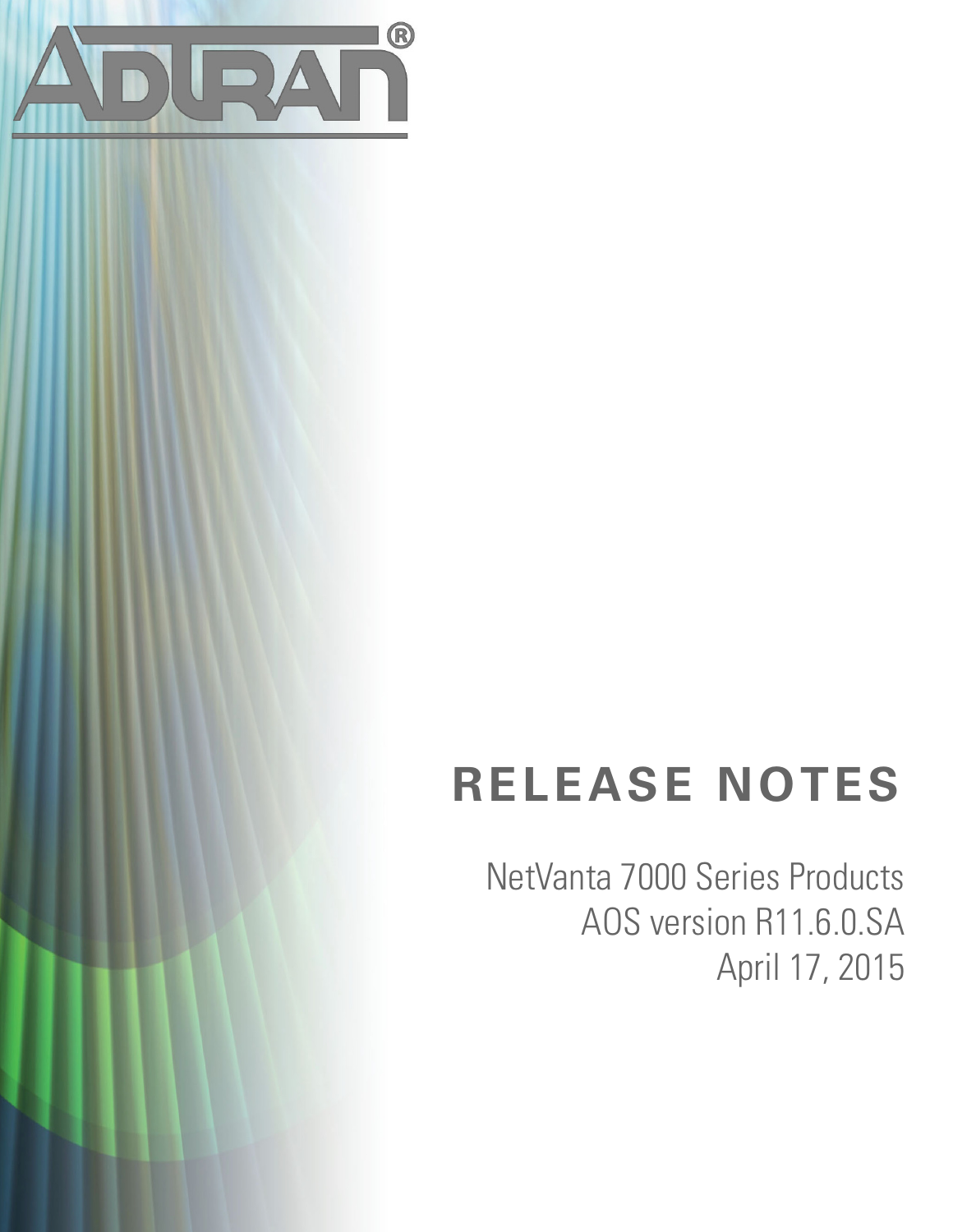## **Trademarks**

Any brand names and product names included in this manual are trademarks, registered trademarks, or trade names of their respective holders.

## **To the Holder of the Manual**

The contents of this manual are current as of the date of publication. ADTRAN reserves the right to change the contents without prior notice.

In no event will ADTRAN be liable for any special, incidental, or consequential damages or for commercial losses even if ADTRAN has been advised thereof as a result of issue of this publication.

#### **Toll Fraud Liability**

Be advised that certain security risks are inherent in the use of any telecommunications or networking equipment, including but not limited to, toll fraud, Denial of Service (DoS) attacks, loss or theft of data, and the unauthorized or illegal use of said equipment. ADTRAN OFFERS NO WARRANTIES, EITHER

EXPRESSED OR IMPLIED, REGARDING THE PREVENTION, DETECTION, OR DETERRENCE OF TOLL FRAUD, NETWORKING ATTACKS, OR UNAUTHORIZED, ILLEGAL, OR IMPROPER USE OF ADTRAN EQUIPMENT OR SOFTWARE. THEREFORE, ADTRAN IS NOT LIABLE FOR ANY LOSSES OR DAMAGES RESULTING FROM SUCH FRAUD, ATTACK, OR IMPROPER USE, INCLUDING, BUT NOT LIMITED TO, HUMAN AND DATA PRIVACY, INTELLECTUAL PROPERTY, MATERIAL ASSETS, FINANCIAL RESOURCES, LABOR AND LEGAL COSTS. Ultimately, the responsibility for securing your telecommunication and networking equipment rests with you, and you are encouraged to review documentation regarding available security measures, their configuration and implementation, and to test such features as is necessary for your network.

#### **ADTRAN Technical Support Community**

For information on installing and configuring ADTRAN products, visit the ADTRAN Support Community, https://supportforums.adtran.com.



**Pre-Sales Technical Support** (888) 423-8726 application.engineer@adtran.com

**Corporate Office** 901 Explorer Boulevard P.O. Box 140000 Huntsville, AL 35814-4000 Phone: (256) 963-8000 www.adtran.com

**Post-Sales Technical Support** (888) 423-8726 support@adtran.com

Copyright © 2015 ADTRAN, Inc. All Rights Reserved.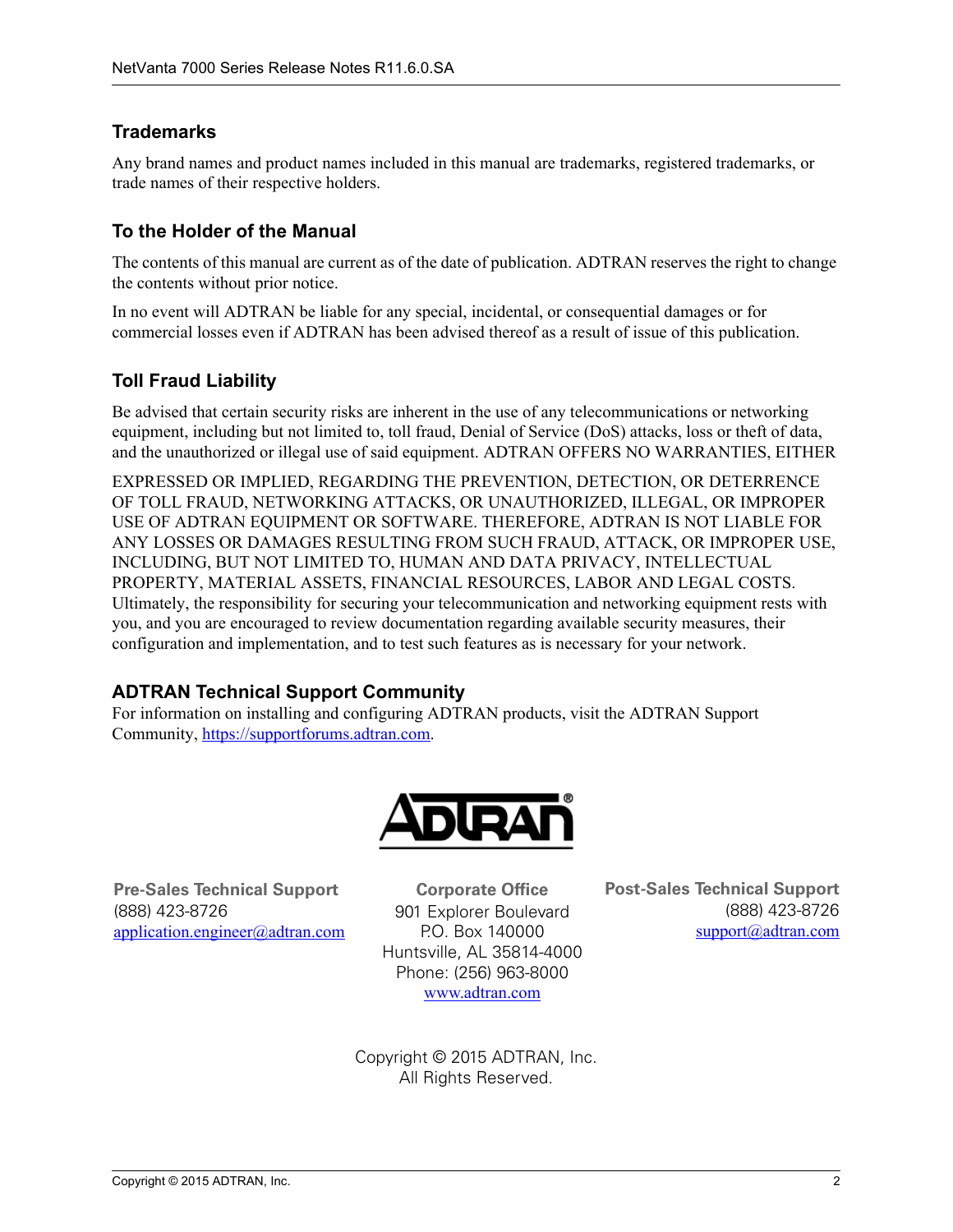## **Contents**

| $Introduction \dots \dots \dots \dots \dots \dots \dots \dots \dots \dots \dots \dots \dots \dots \dots \dots$ |  |
|----------------------------------------------------------------------------------------------------------------|--|
|                                                                                                                |  |
|                                                                                                                |  |
|                                                                                                                |  |
|                                                                                                                |  |
|                                                                                                                |  |
|                                                                                                                |  |
|                                                                                                                |  |
|                                                                                                                |  |
|                                                                                                                |  |
|                                                                                                                |  |
|                                                                                                                |  |
|                                                                                                                |  |
|                                                                                                                |  |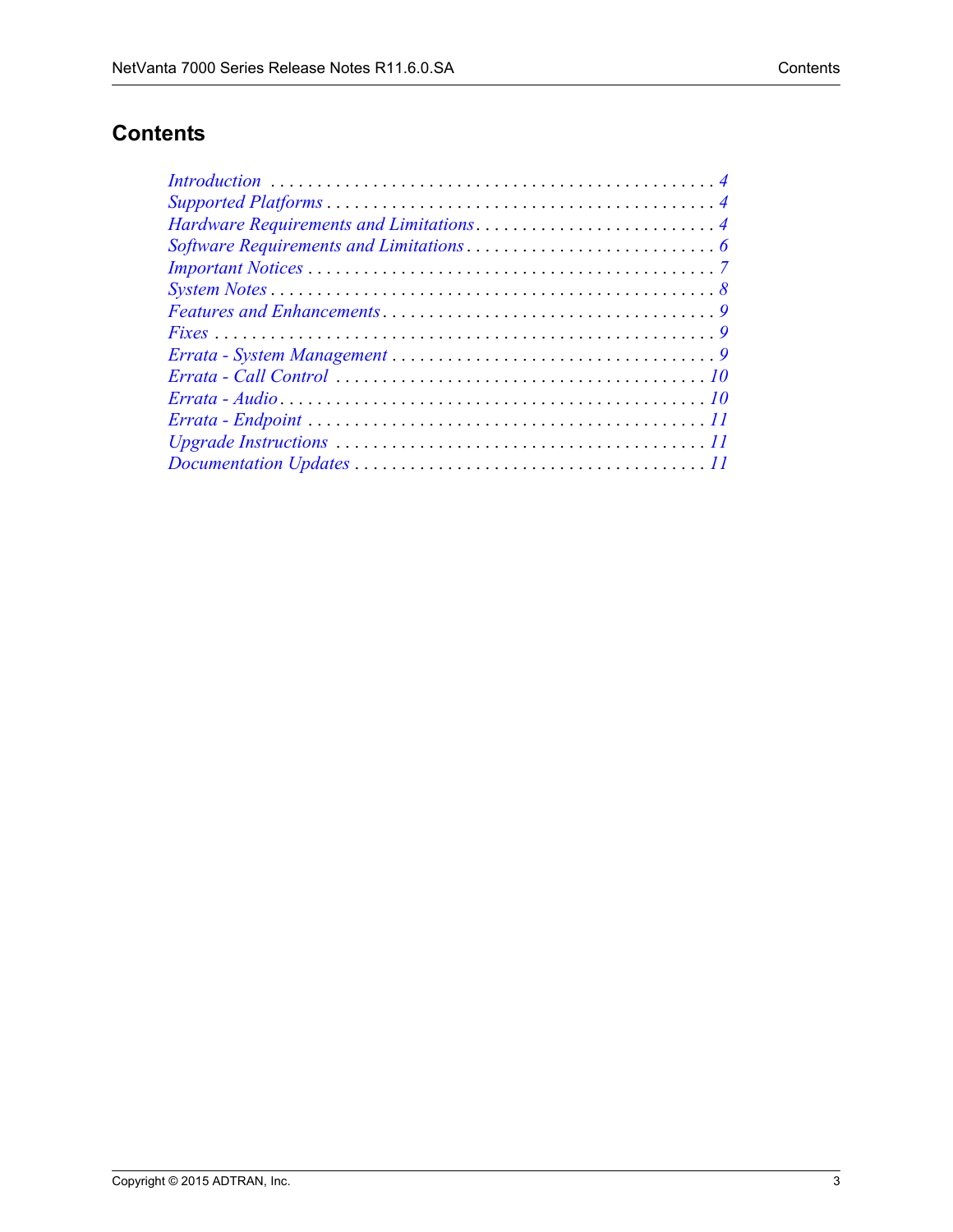## <span id="page-3-1"></span>**Introduction**

AOS version R11.6.0.SA is a feature release that also addresses customer issues that were uncovered in previous code releases.

This release is generally available code. Results obtained during internal testing have been evaluated and the code has been determined to be ready for general availability. Caveats discovered during testing but not addressed in this build are listed in *[Errata - System Management on page 9](#page-8-0)*.

A list of new or updated documents for this release appears in *[Documentation Updates on page 11](#page-10-0)*.

Configuration guides, white papers, data sheets, and other documentation can be found in the ADTRAN Support Community, https://supportforums.adtran.com. The contents of these release notes will focus on ADTRAN's IP telephony products.

# <span id="page-3-0"></span>**Supported Platforms**

The following platforms are supported in AOS version R11.6.0.SA.

- NetVanta 7100 IP Communication Platform
- NetVanta 7060 IP PBX

For a list of the software and firmware requirements, refer to the table in *[Minimum Software or Firmware](#page-5-1)  [Required for Interoperability on page 6](#page-5-1)*.

To confirm the Boot ROM version of the ADTRAN unit, telnet or console to the unit and issue the **show version** command. In the command output, the Boot ROM version will be listed as **Boot ROM version XX.XX.XX**. If you require a Boot ROM upgrade, please contact ADTRAN Technical Support (support $@$ adtran.com or 888-423-8726) for assistance.

## <span id="page-3-2"></span>**Hardware Requirements and Limitations**

In an effort to maximize customer experience, whenever possible and applicable, ADTRAN will advertise the minimum hardware requirements for running the recommended software versions. While ADTRAN strives to support the newer software revisions on existing hardware, due to CPU, RAM, and other hardware limitations, it may not always be possible. In such instances, customers are advised to upgrade the hardware (including phones, NetVanta 7000 Series chassis, and accompanying networking gear) while upgrading their software, because performance issues and erratic behavior could cause certain product features to become nonfunctional. ADTRAN provides field advice whenever possible in these cases. Resellers and customers are advised to periodically check with ADTRAN Technical Support and field staff for these advisories, especially when upgrading to newer software revisions.

#### **NetVanta 7100 Hardware**

New features included with any AOS release warrant some attention before use by the customers, specifically the choice of the hardware platform on which the new AOS version will be installed.

There have been two revisions of NetVanta 7100 hardware. These are denoted by different part numbers: 1200796L1 (older) and 1200796E1 (newer). Beginning with AOS release A2.04, ADTRAN does not recommend using newer AOS versions on the older 1200796L1 units. These units continue to be field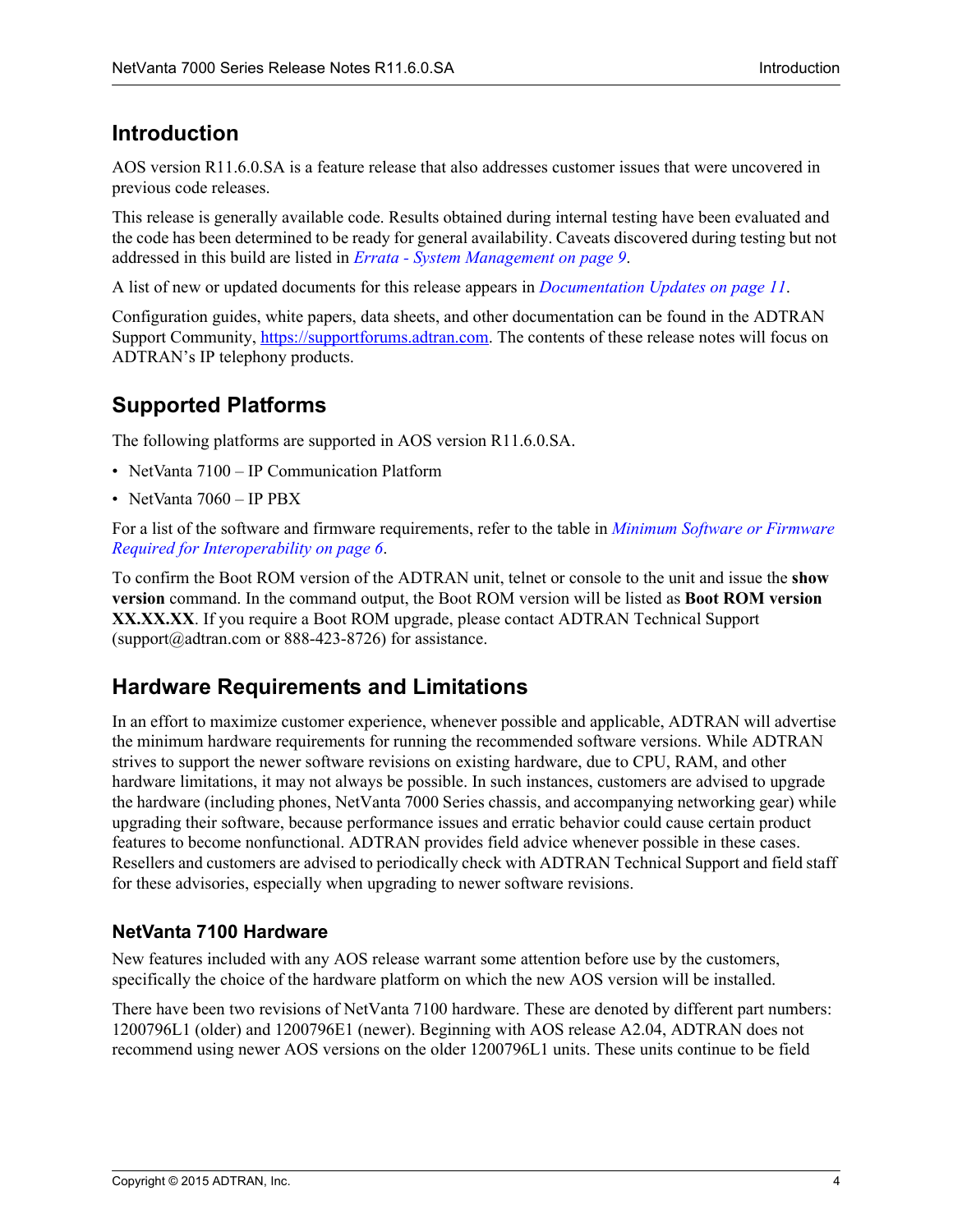worthy and would continue to perform as expected for their useful lifetime on software revisions prior to A2.04. However, due to differences in hardware, some or all of the new features might not be supported on the older hardware (1200796L1).

The 1200796L1 is explicitly NOT recommended for use for the following features or firmware releases:

- For any firmware release R10.x or higher
- Support for greater than 50 users. DSP resources were increased on 1200796E1 units, allowing additional TDM to IP conversions. The user limit on the 1200796L1 remains unchanged.
- SIP trunks that require the NetVanta 7100 to perform transcoding. This conversion is required if the SIP trunk provider does not support G.729.
- Use of the Echo Return Loss (ERL) tool.

While there are no further known constraints for other features at this time, keep updated on any future advisory by ADTRAN. The recommended hardware for the AOS A2.05 and later features is 1200796E1. Contact your ADTRAN representative about the options available to you if you have a 1200796L1 unit, and want to use a newer release.

#### **IP Phone Models**

Beginning with release A4.x, the legacy Polycom phones (IP 430, IP 501, IP 601 and IP 4000) do not support all the features available in the current AOS and phone firmware releases. Customers could experience sluggish behavior on these older generation phones when used in conjunction with newer software releases. If you experience sluggish behavior after an upgrade, contact ADTRAN Technical Support for a solution. This could involve either upgrading the phone hardware (to the equivalent newer generation phone, such as IP 450, IP 550, IP 650, or IP 6000) or scaling back the feature load on the legacy phones.

ADTRAN branded VVX phones (model names ADTRAN VVX 300, ADTRAN VVX 310, ADTRAN VVX 400, ADTRAN VVX 410, ADTRAN VVX 500, and ADTRAN VVX 600) work with NetVanta 7000 series AOS release version R10.8.0 and beyond without requiring an additional license key purchase. The equivalent Polycom branded phones will not work with release R10.8.0. If you are currently using the equivalent Polycom branded phones with the NetVanta 7000 series, you will need to either remain on a pre-R10.8 release version or use the ADTRAN branded version of the VVX phones until a licensing mechanism can be added to allow the use of Polycom branded VVX models.

The rest of the Polycom family of supported IP end points continue to remain unaffected. Either an ADTRAN branded model or the equivalent Polycom branded models of these IP phones can be used with R10.8 and beyond. See the following table to determine AOS release R10.8 compatibility with ADTRAN and Polycom branded phone models.

| Model          | Part#        | <b>Compatibility with AOS Release R10.8 and Beyond</b> |
|----------------|--------------|--------------------------------------------------------|
| ADTRAN VVX 300 | 1200853G1    | Yes                                                    |
| ADTRAN VVX 310 | 1200853G1#GB | Yes                                                    |
| ADTRAN VVX 400 | 1200854G1    | Yes                                                    |
| ADTRAN VVX 410 | 1200854G1#GB | Yes                                                    |

**Table 1. Release R10.8 Phone Compatibility**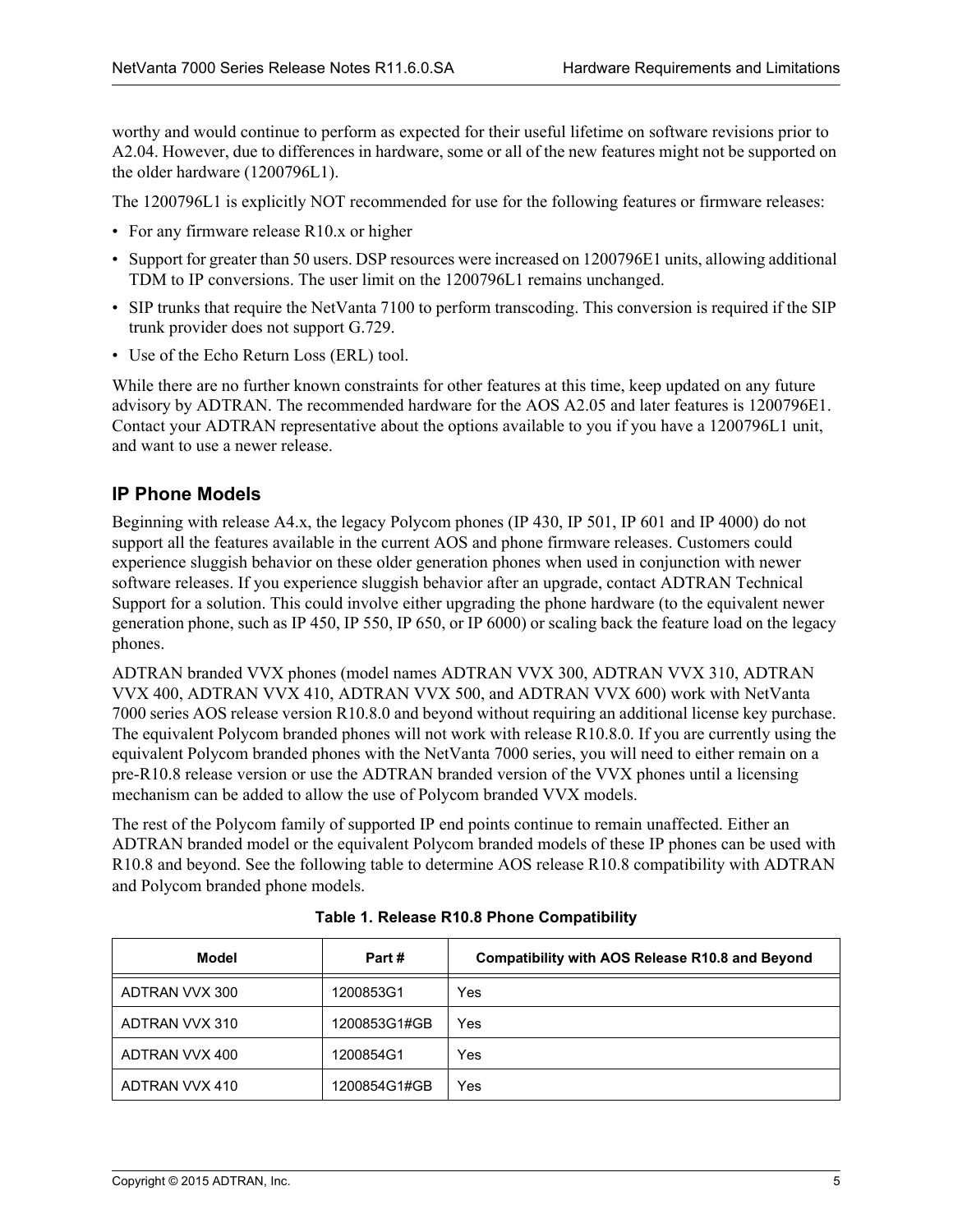| ADTRAN VVX 500                                                                                             | 1202856G1 | Yes                                                              |
|------------------------------------------------------------------------------------------------------------|-----------|------------------------------------------------------------------|
| ADTRAN VVX 600                                                                                             | 1200856G1 | Yes                                                              |
| Polycom branded VVX 300,<br>310, 400, 410, 500, and 600                                                    | Multiple  | No. R10.7 is the last supported AOS version for these<br>phones. |
| ADTRAN branded and<br>equivalent Polycom branded<br>SoundPoint IP 321, 331, 335,<br>450, 550, 560, and 670 | Multiple  | Yes. There are no restrictions when using these models.          |
| ADTRAN branded and<br>equivalent Polycom branded<br>SoundStation IP 5000, 6000,<br>and 7000.               | Multiple  | Yes. There are no restrictions when using these models.          |

## <span id="page-5-0"></span>**Software Requirements and Limitations**

This section defines the recommended firmware/software versions necessary for the related aspects of the NetVanta Unified Communications solution.

#### **AOS Firmware Image Storage**

AOS firmware images can be stored on flash/non-volatile random access memory (NVRAM) as well as on CompactFlash® memory. However, it is recommended that the primary firmware image be stored on flash/NONVOL and the backup firmware be stored on CompactFlash.

To copy the current image from flash/NVRAM to CompactFlash, use the **copy flash** *<filename>* **cflash** *<filename>* command.

#### **Required AOS Bootcode Version**

When upgrading to AOS version R11.6.0.SA, an upgrade to bootcode version A2.06.B1.01 is required. Check the table in *[Minimum Software or Firmware Required for Interoperability on page 6](#page-5-1)* to verify you have the required minimum Boot ROM. Contact ADTRAN Technical Support for this bootcode version and instructions for loading it.

#### <span id="page-5-1"></span>**Minimum Software or Firmware Required for Interoperability**

| <b>Product or Phone Model</b>                                                       | <b>Minimum Software</b><br>or Firmware | <b>Minimum</b><br><b>Boot ROM</b> |
|-------------------------------------------------------------------------------------|----------------------------------------|-----------------------------------|
| Remote NetVanta 7000 Series (when networking to<br>another 7000 series device)      | A4.10 or later                         | A2.06.B1.01                       |
| NetVanta 6355/Total Access 900(e) Series                                            | A2.06 or later                         |                                   |
| NetVanta UC Server (as part of BCS)                                                 | <b>UCS 5.0.1</b>                       | Not applicable                    |
| ADTRAN IP 706/IP 712 phones                                                         | R <sub>2</sub> .3.0                    | 2.1.0                             |
| Polycom IP 321/IP 331 phones                                                        | 3.2.7                                  | 4.1.2 <sub>b</sub>                |
| Polycom IP 335, IP 450, IP 550/560, IP 650/670, IP<br>5000, IP 6000, IP 7000 phones | 3.2.7                                  | 4.1.2b                            |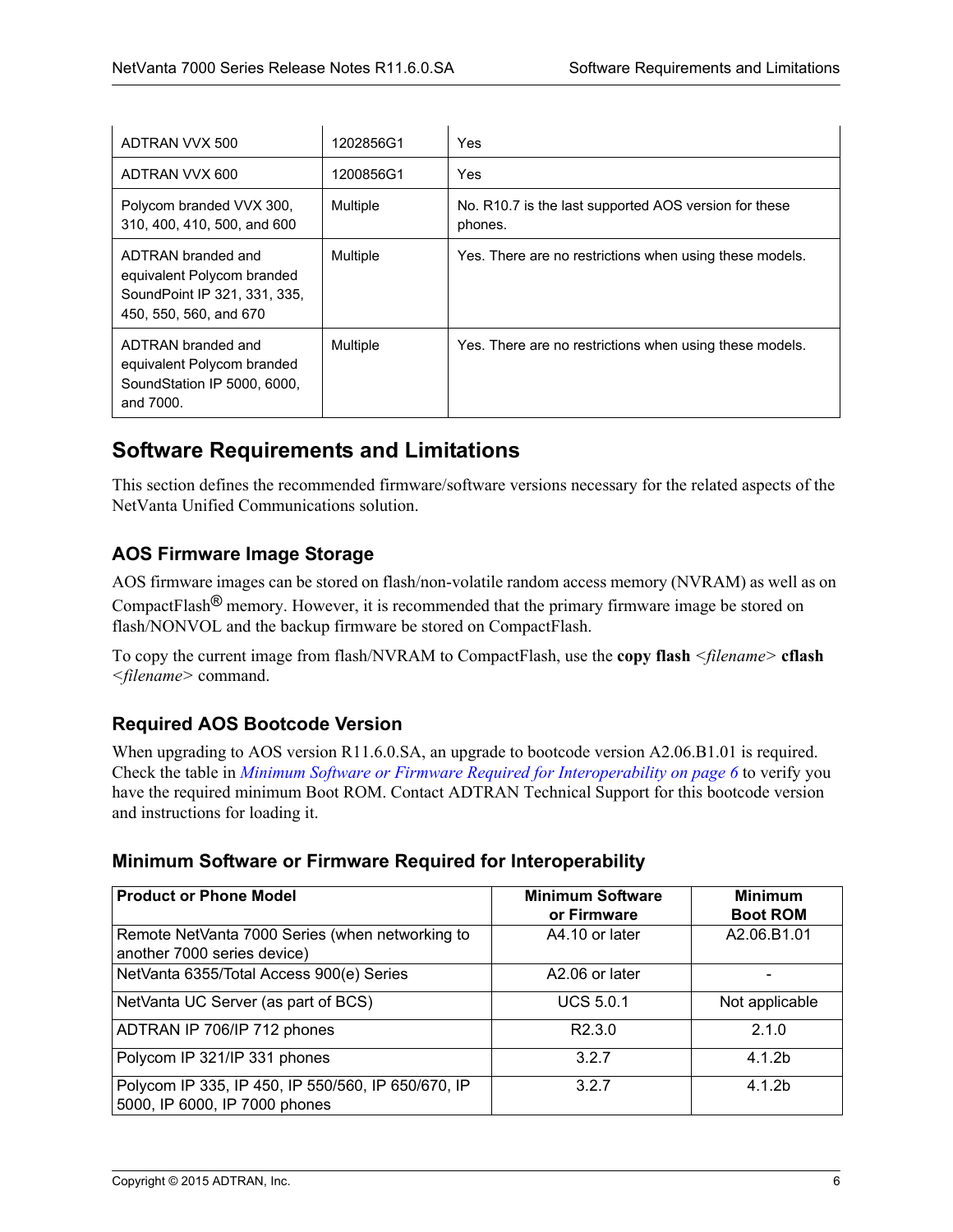| Legacy Polycom IP 430, IP 501, IP 601, IP 4000 | J. I.C |  |
|------------------------------------------------|--------|--|
| phones                                         |        |  |

These files can be downloaded from<http://www.adtran.com/support>, select **Software Downloads**, and choose the appropriate phone model from the **IP 700 Series**. Contact ADTRAN Post Sales Technical Support at (888) 423-8726 or email: support@adtran.com, if you are unable to download these files.

## <span id="page-6-0"></span>**Important Notices**

The following important notices are provided in addition to the previous *[Supported Platforms](#page-3-0)*, *[Hardware](#page-3-2)  [Requirements and Limitations](#page-3-2)*, and *[Software Requirements and Limitations](#page-5-0)* sections to ensure successful deployment.

#### **Upgrades to AOS version R10.8.0 and Later**

Beginning with AOS version R10.8.0, the syntax of certain commands was modified from previous AOS versions (such as AOS R10.5.x, R10.7.x) by either removing or adding the **ip** keyword. In general, when the **ip** keyword appears in a command, it signifies that the command is only applicable to IPv4 functionality. As more features introduce IPv6 support, the **ipv6** keyword is added to signify the command is only applicable to IPv6 functionality. The **ip** keyword has been removed from several commands to signify that the command has both IPv4 and IPv6 functionality.

Due to this syntax change, downgrading a NetVanta 7000 Series product configured in AOS version R10.8.0 or higher to a previous AOS version (such as AOS R10.5.x, R10.7.x), could cause service disruption because the new syntax might not be recognized by the previous version. Upgrading a unit from an older AOS version to AOS version R10.8.0 or later will not cause service disruption because both the old and the new syntaxes are accepted. **It is recommended that a full copy (data and voice settings) of the configuration be saved prior to upgrading to AOS R10.8.0 and above**. This can be done from the **Utilities > Configuration** page in the GUI.

For more information on specific commands, refer to the *AOS Command Reference Guide* available at <https://supportforums.adtran.com>.

Please note that the NetVanta 7000 series does not support IPv6 at this time. If you envision needing any IPv6 features natively on the NetVanta 7000 series, then contact your ADTRAN representative with your request. In general, we recommend using an IPv6 capable ADTRAN router with the NetVanta 7000 series for any IPv6 features.

#### **Notice of Defined Voicemail File Limit**

The NetVanta 7000 Series products can maintain a maximum of 3000 voicemails per system. The implementation of voicemail message expiration allows the system to remain within the defined limit. Upgrading the CompactFlash card to a larger card is not supported and will not result in more voicemail storage. Should you need to replace a failed CompactFlash card, contact ADTRAN Technical Support for assistance.

#### **Updates to Web Interface Pages**

On occasion, changes are made to web pages in the NetVanta 7000 Series web interface that may require files in the browser cache to be purged. This can be done in most browsers by deleting the browsing history or by pressing Ctrl-F5 in most cases.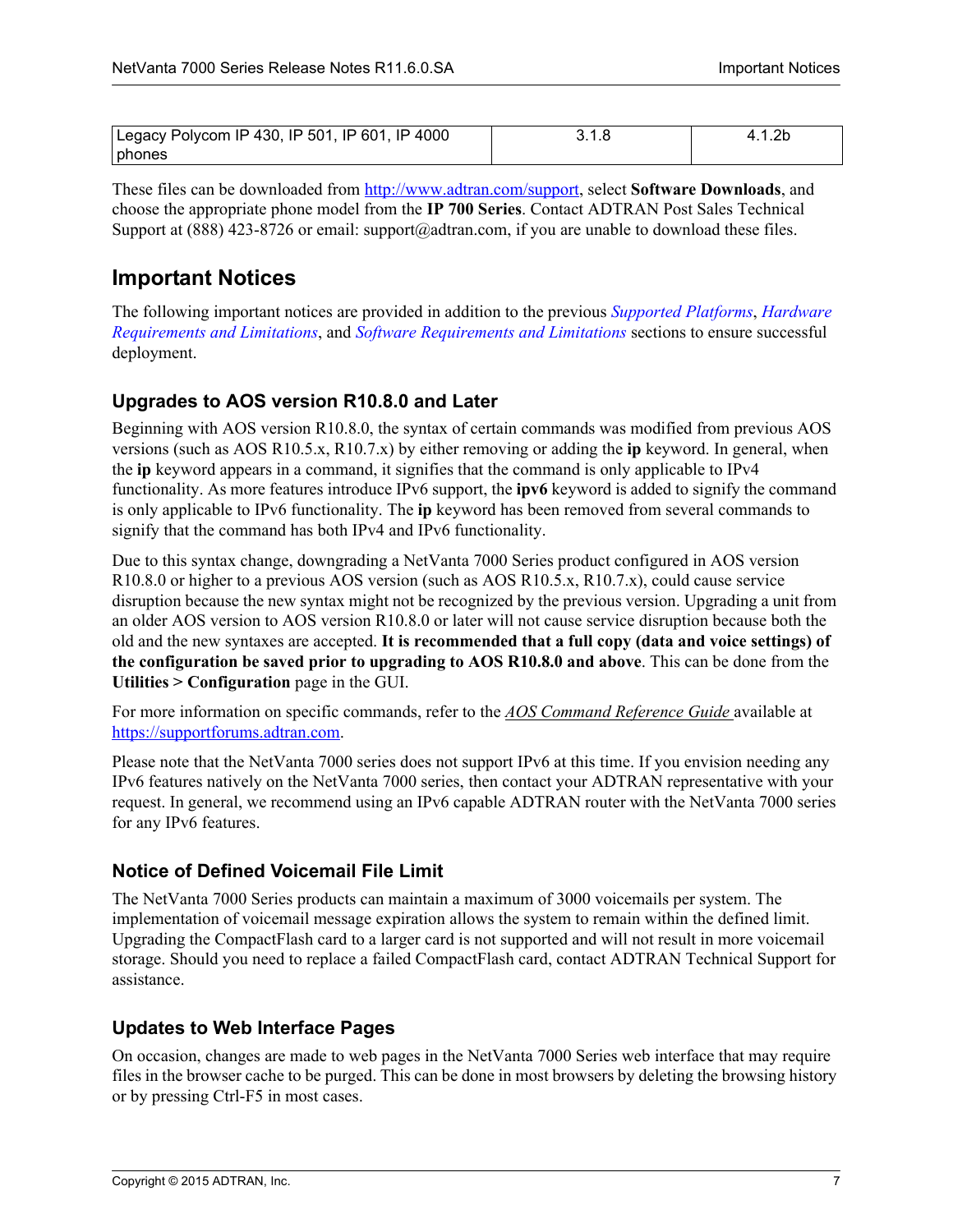#### **Considerations Before Upgrading Related to SPRE Code Support for SLA**

1. Local SPRE code dialing from an SLA requires phone dial plan changes. After upgrading to R10.6.0 software, newly created phone configurations will have the proper dial plan settings applied. For upgrade cases where SLA was already configured on an existing phone, the dial plans will be modified to support this new functionality. Please review the changes under the IP Phone configuration page and regenerate the phone configurations by using the admin login and browse to Voice>IP Phone Globals>Default Settings>, select "New and Existing Configurations" and select Apply.

| To: | Apply Settings C New Configurations Only<br><sup>9</sup> New and Existing Configurations | 63 |
|-----|------------------------------------------------------------------------------------------|----|
|     | Cancel  <br>Apply                                                                        |    |

2. SPRE code dialing from an SLA could interfere with existing configurations if SPRE codes were used on SLA's prior to this release. Plese review your configuration to determine if SPRE codes were allowed prior to the upgrade (check SLA dial plans) and if so, you will need to configure the following command **voice spre-mode override <\*xx>** using the appropriate codes in place of **xx**.

## <span id="page-7-0"></span>**System Notes**

**This section outlines known caveats for** AOS version R11.6.0.SA**.**

- The **match ani** command used for ANI substitution will match on the received ANI prior to any global ANI substitutions. The **match ani** command used for adding or substituting diversion headers will match on the modified ANI after the global ANI substitutions are applied.
- During conferences that use the conference bridge in UC Server, when one member in a conference places the call on hold, music may stream to all members that have joined the conference.
- The Configuration Successfully Saved dialog box does not appear when saving the configuration from the System Summary GUI menu.
- Caller ID does not display on pickup \*52xxxx\*.
- The Personal Phone Manager's User Status monitoring list may return the list from the previous user's browser session if more than one user shares the desktop browser. The workaround is to delete all cookies and restart the browser.
- Calls with caller IDs that contain special characters can be disconnected when placed on hold by an Advatel IP Console.
- Adding a T1/E1 link to an existing Multilink PPP bundle using the GUI causes the PPP link to bounce when applied. The PPP link will go down and immediately recover; however, some packets could be lost. To work around this issue, a T1/E1 can be added using the CLI, and the link will stay up while the addition is applied.
- Calls using the G.729 CODEC are limited to 25 calls for E1 PRI.
- FindMe-FollowMe treats all calls from the auto attendant as internal calls.
- SNOM M3 phones do not support attended transfer at this time. This and other caveats will be documented in a future configuration guide for using the SNOM phones with the NetVanta 7000 Series.
- On the IP Phone Configs page, the list of Associated Accounts for each phone is displayed in numerical order rather than the order configured on the phone keys. The accounts are displayed in the correct order when editing a phone.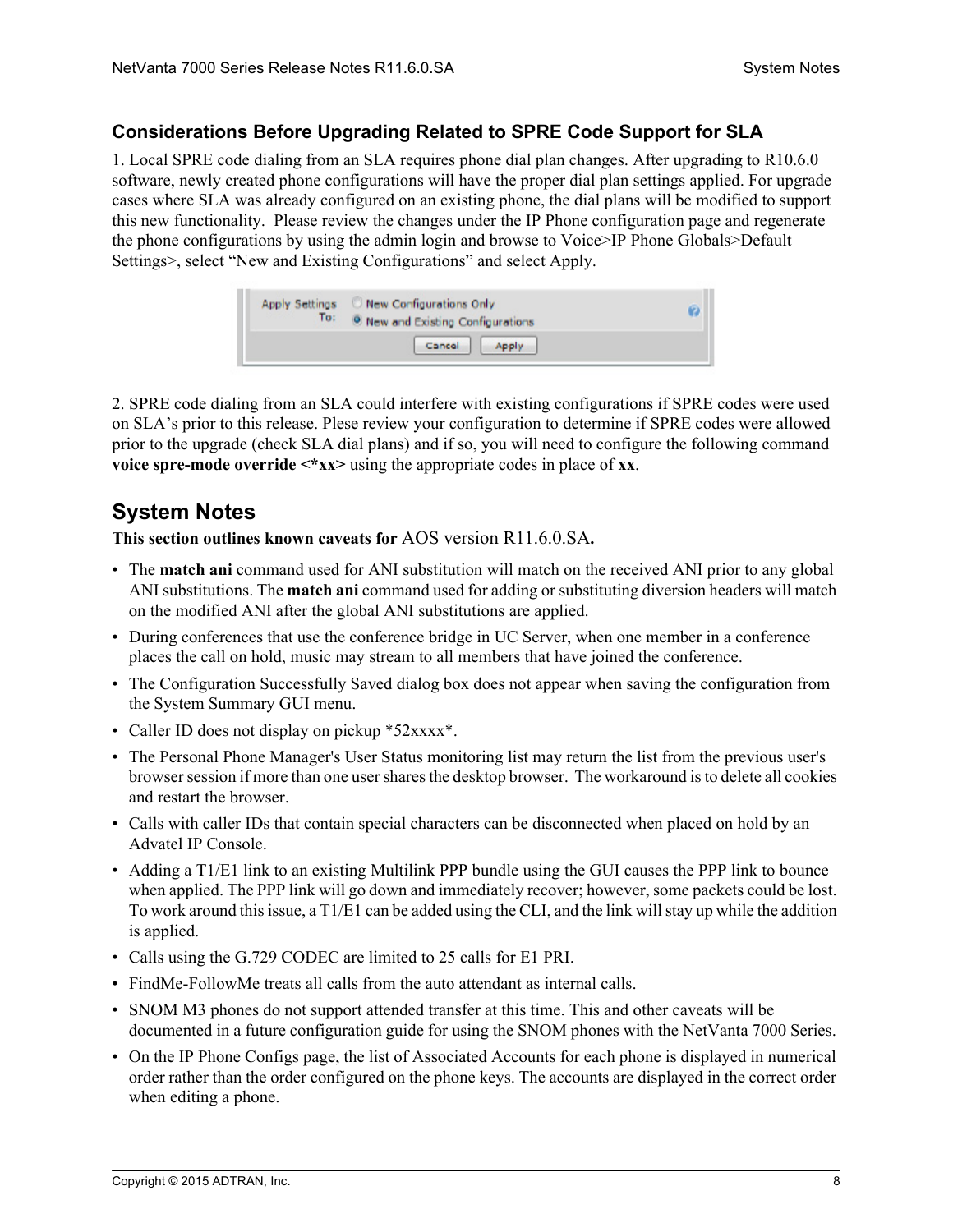- Inserting a CompactFlash card into the device while it is powered on will result in a reboot.
- Auto-link client traffic can negatively impact performance because it is not discarded when call volume is heavy.
- Polycom 450 configuration files for versions prior to R10 are not correctly updated when changing firmware versions.

## **Features and Enhancements**

**There are no new features, commands, or behavioral changes in AOS version R11.6.0.SA.**

## <span id="page-8-1"></span>**Fixes**

**This section highlights major bug fixes in** AOS version R11.6.0.SA.

- A reboot of the NetVanta 7100 occurred when the switchboard processed a refer without a refer target.
- A reboot occurred when a short music file was being used as music-on-hold for a call queue.
- Call appearances were leaked after a phone failed to retrieve a parked call.
- The NetVanta 7100 experienced an out-of-memory reboot caused by VVX phones attempting to pull configuration files on boot up.
- In the GUI, the call coverage help text for ring groups was misleading because disabling the number of rings was not an option
- When running AOS R11.5.0 and higher, FQDNs configured on SIP trunks, VQM reporters, **voip name-service host** entries, the SIP proxy in stateful mode, and MGCP that rely on SRV records failed if the transport in use was not TLS.
- The NetVanta 7100 entered a state where processor utilization was maxed out because DNS requests were incorrectly sourced from the same port being used by Simple Remote Phones.
- After upgrading firmware, a DID assigned to a ring group was removed.
- The Call Queue Reporting area of the Personal Phone Manager could not be accessed without administrator credentials.
- ANI substitution did not function for external calls made for the purpose of recording audio prompts.
- Phones in a ring group would continue to ring after the call was answered.
- If Change Language was selected as the Collect Digits action in an Auto Attendant, there was no option to set the desired language.

## <span id="page-8-0"></span>**Errata - System Management**

#### **The following is a list of System Management errata that still exist in** AOS version R11.6.0.SA**.**

- Removing a voice trunk while calls are active can cause the unit to reboot.
- When a description is configured on an FXO interface, the information dialog boxes for the progress of the ERL tool do not function correctly even though the ERL tool runs successfully.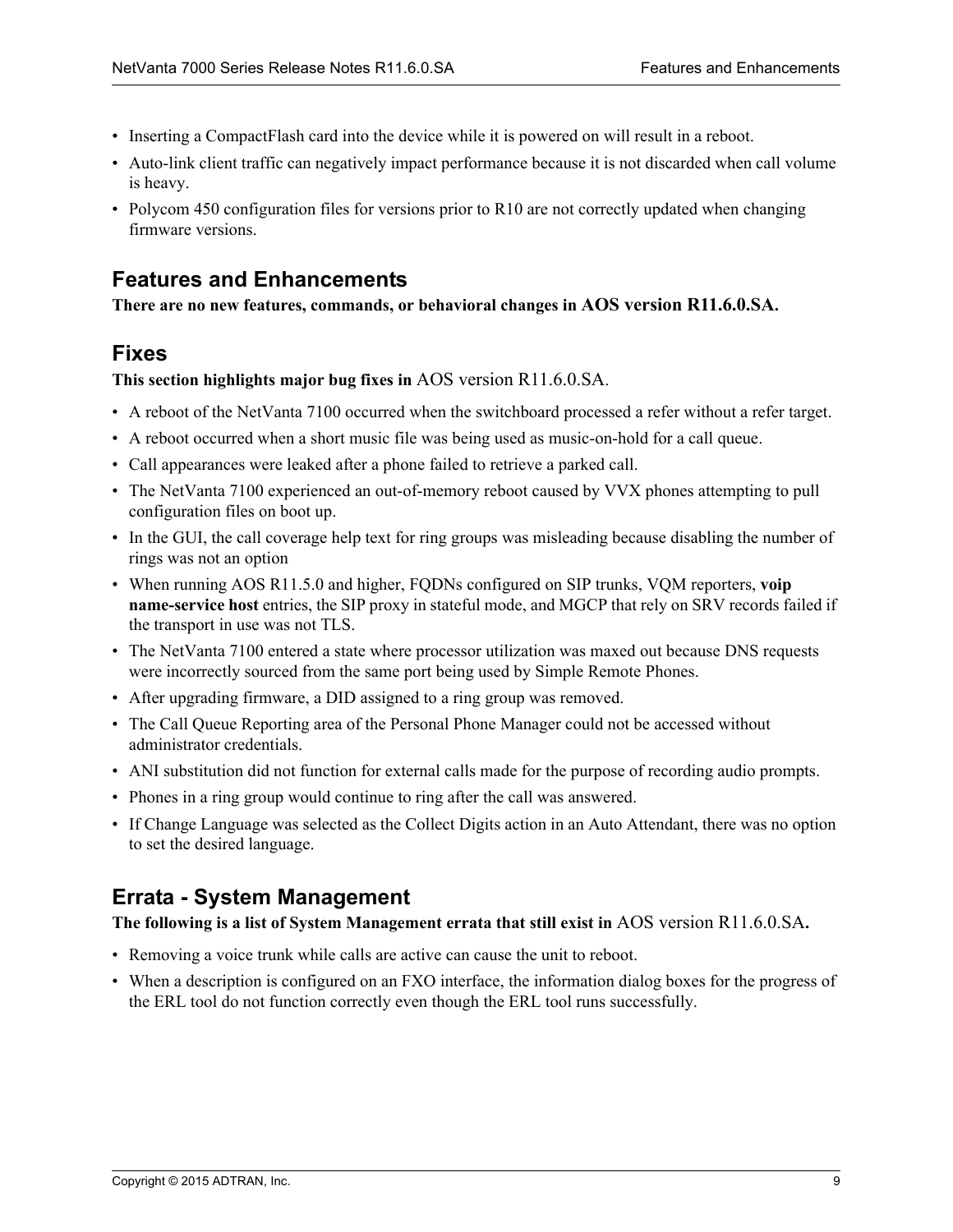## <span id="page-9-0"></span>**Errata - Call Control**

**The following is a list of Call Control errata that still exist in** AOS version R11.6.0.SA**.**

- Successive reINVITE SIP messages to place a call on hold will be rejected with a 400 Bad Request response if incoming music-on-hold is enabled on the SIP trunk.
- Inbound calls from Megapath (Broadsoft) SIP trunks fail to be delivered by FindMe-FollowMe to external numbers. Calls roll to next Call Coverage item after being answered at the external number. **Workaround:** Enable Ringback Only and disable the Accept option in the FindMe-FollowMe configuration for the call to external party to be successful.
- Call coverage set to internal will still allow calls to be routed out an external trunk.
- Caller ID may not be correctly sent when an SLA/SCA call is transferred to an extension.
- transport=TCP is incorrectly included in the Contact header on a UDP SIP trunk.
- FindMe-FollowMe fails with Single Number Reach service in NetVanta BCS.
- When a voice user is configured for an empty caller ID number, the name is also not transmitted.
- When configuring call coverage, setting the Ring Extension to Never results in a three-second delay delivering voice traffic to the ADTRAN phone.
- SLA accept/reject templates do not affect calls sent using the SLA.
- T.38 FAX call tests fail after T1 PRI loss and system timing shifts. **Workaround:** A reboot is required to clear the condition.

# <span id="page-9-1"></span>**Errata - Audio**

**The following is a list of Audio errata that still exist in** AOS version R11.6.0.SA.

- An external call from an analog phone may result in choppy music on hold when placed on hold by the analog phone.
- A received SLA call that is answered and then attended transferred to a remote party will have one-way audio.
- If a Simple Remote Phone calls a user that then coverages to FindMe-FollowMe, and the FindMe-FollowMe is configured as **ringback only**, **ring external**, and **press to accept**, the Remote phone user will not hear audio. Workaround: Disable r**ingback-only** in the FindMe-FollowMe configuration for the called user.
- When local packet capturing completes and while it is being exported, voice quality may be adversely affected.
- During an internal SIP-to-SIP call, if the caller places the called party on hold and the called party places the caller on hold, and when the caller goes off hold, both parties will have no audio.
- If a SIP is extension is blind transferred out an analog FXO trunk, noise is sometimes introduced in the audio.
- A call placed to a remote user that that uses G.711 ulaw or G.711 alaw will result in one-way audio if the call is routed out a trunk that contains a CODEC list. Workaround: Remove the CODEC list from the SIP trunk account.